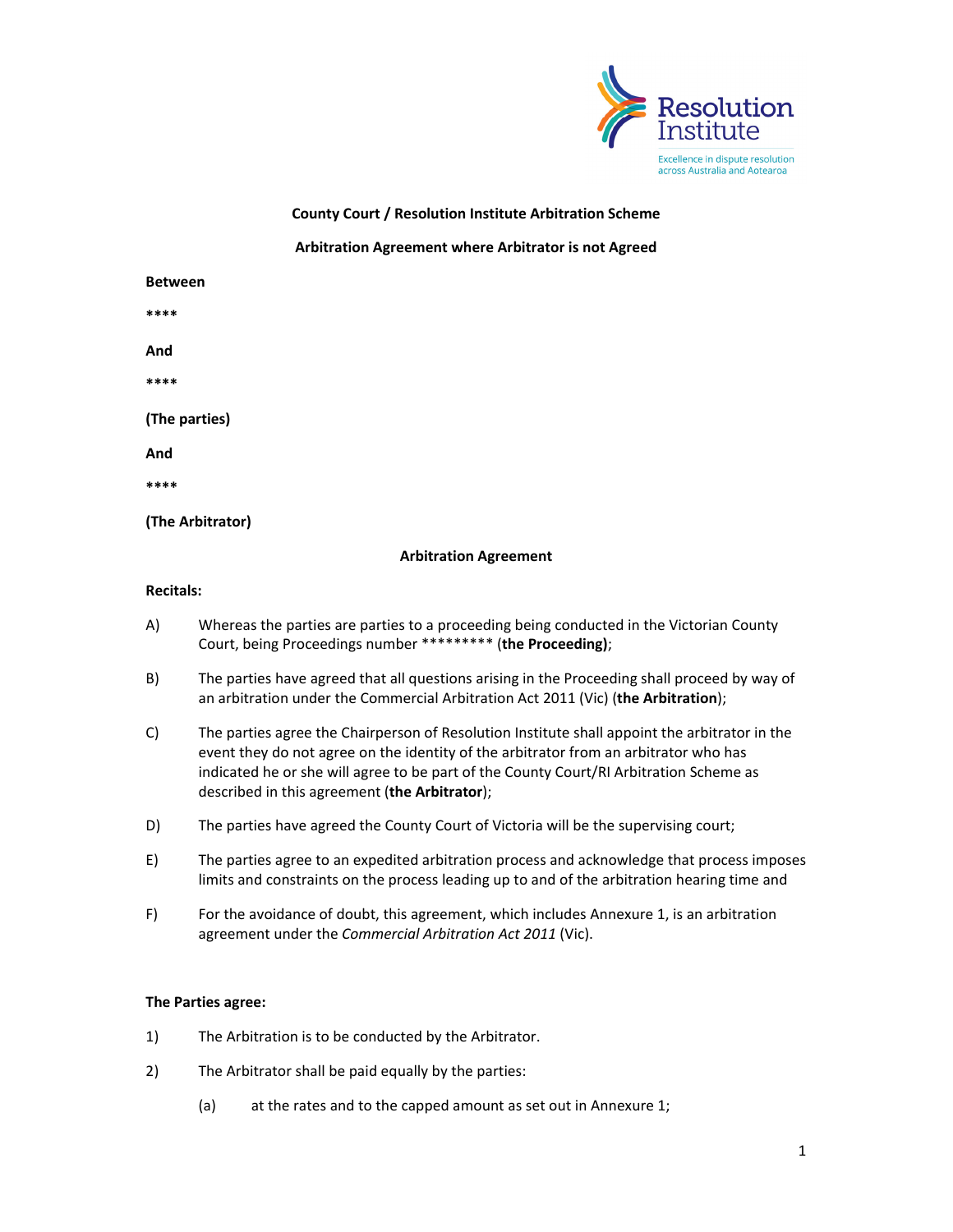

- (b) the Arbitration will, unless the parties agree otherwise, be concluded to award (other than on costs) in the period as set out in Annexure 1 (**the Agreed Maximum Arbitration Period)**;
- (c) the procedure for the Arbitration shall be as set out in Annexure 1 and otherwise as set by the Arbitrator in his or her sole discretion. In exercising that discretion, the Arbitrator will hold paramount the parties' agreement that the Arbitration is to be concluded in the Agreed Maximum Arbitration Period.
- 3) The supervising court of the Arbitration shall be the County Court of Victoria.
- 4) All costs incurred in the Proceeding are to be taken as cost in the Arbitration and may be awarded as between the parties as the Arbitrator determines.
- 5) Save where amended by this Agreement, the Resolution Institute 2020 Arbitration Rules (**the RI Rules)** are agreed to apply to the Arbitration.
- 6) Rules 3 and 4 of the RI Rules are deleted and the Arbitration is agreed to commence on the making of this agreement.
- 7) Rule 8.2 of the RI Rules is deleted and replaced with:

If the parties have not reached an agreement on the choice of a sole arbitrator within 14 days of the making of this agreement the Arbitrator shall be the nominee of the Chairperson of the Resolution Institute and Rule 41.2 shall apply.

- 8) Rule 41.2 of the RI Rules is amended by the replacement of the word "10%" with the word "5%" being the nomination fee payable to the Resolution Institute.
- 9) Except in the case of fraud:<sup>1</sup>
	- (a) the Arbitrator shall not be liable to the parties or any of them upon any cause of action whatsoever for anything done or omitted to be done by the Arbitrator;
	- (b) the parties severally indemnify and keep indemnified the Arbitrator against all actions, suits, proceedings, disputes, differences, accounts, claims, demands, costs, expenses, and damages of any kind whatsoever (**claims),** which include but is not limited to defamation, bias or other misconduct, whether such cause of action or claims arise:
		- (i) Under or in connection with contract;
		- (ii) In tort for negligence, negligent advice or otherwise;

 $1$  Clause 9 is in similar terms to the form considered in 1144 Nepean Highway Pty Ltd v Abnote Australasia Pty Ltd [2009] VSCA 308 at [9], [12] and [14]